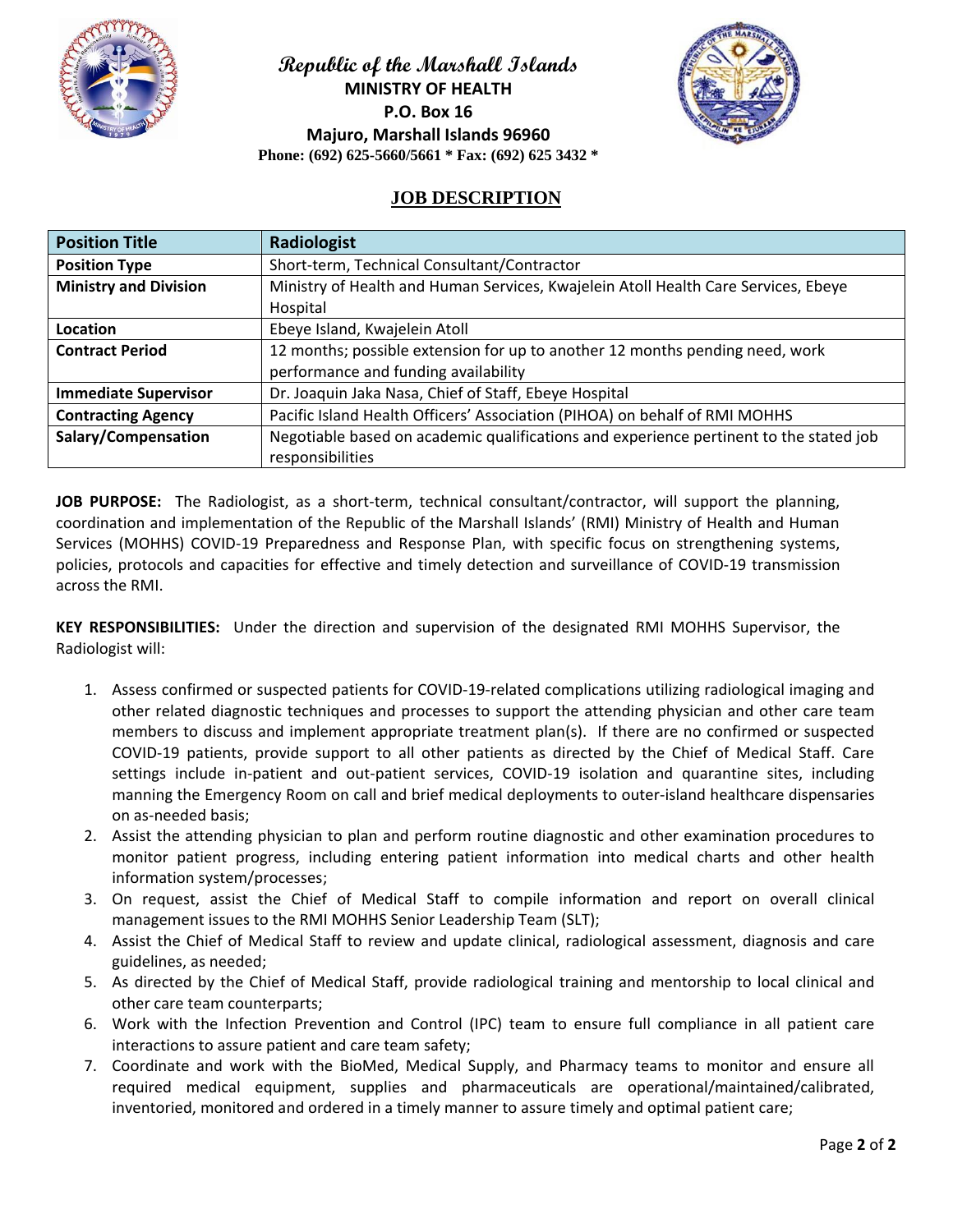- 8. On request, assist the RMI MOHHS Supervisor/Chief of Medical Staff to compile and present information to the RMI MOHHS' COVID-19 Response Task Force and National Emergency Operations Center to inform ongoing COVID-19 preparedness and planning efforts; and
- 9. Perform other duties as assigned by the RMI MOHHS Secretary of Health and designated RMI MOHHS Supervisor appropriate to the general terms of this position.

## **Key Deliverables:**

- 1. Number of COVID-19 and other priority patients that are effectively supported and treated in a safe, timely and quality manner;
- 2. Key RMI MOHHS and government stakeholders are kept informed of critical clinical management (medical surge preparedness and response) information and status to support overall effective and timely COVID-19 preparedness and response.

## **DESIRABLE REQUIREMENTS:**

## **Qualifications:**

- 1. Medical degree from an accredited tertiary institution, with specialization in radiology;
- 2. Current Medical License from a recognized medical licensing body; and
- 3. Valid Cardiopulmonary Resuscitation (CPR) and/or Advanced Life Support (ALS) certification.

## **Skills:**

- 1. Minimum of 5 or more years of working experience as a practicing and licensed Internist, with strong preference for working experience in limited-resource and tropical settings;
- 2. Demonstrated knowledge and practical experience in carrying out the duties and responsibilities of an Internist as indicated in the Key Responsibilities section above;
- 3. Have no evidence of malpractice, or other performance and competency issues, from prior employers;
- 4. Must have demonstrated high level of interpersonal skills and ability to facilitate effective and compassionate communication with patients, healthcare staff and RMI MOHHS leadership;
- 5. Must have intermediate to advanced computer skills, including familiarity with MS Office applications such as Word, Excel and Powerpoint; familiarity with electronic hospital information systems is a plus
- 6. Must have advanced English-speaking and English writing skills given the job requirements for timely and effective communication and reporting;
- 7. Must have excellent observational skills, attention to detail and able to demonstrate high-level critical-thinking and effective decision-making to resolve problems as they arise;
- 8. Must be self-motivated, disciplined and able to operate with limited supervision;
- 9. Must demonstrate compassion, patience and ability to adapt to less-than-ideal and intense working conditions, including working with patients with little or no English-speaking skills and diverse cultural/ideology beliefs and practices;
- 10. Demonstrated ability to work collaboratively with other healthcare professionals in a team-based environment;
- 11. Must have valid passport to be able to travel domestically and internationally; and
- 12. When requested, must be able to submit a Police Report of good standing.

Other Requirements:

1. Where relevant to the position, must be able to pass and receive Certificate or License of Practice from the RMI MOHHS' Medical Certification and Licensure Board prior to contract execution. This Certificate/License of Practice must be maintained in good standing throughout the contract performance period. Failure to do so may result in immediate termination.

## **Other Information/Benefits:**